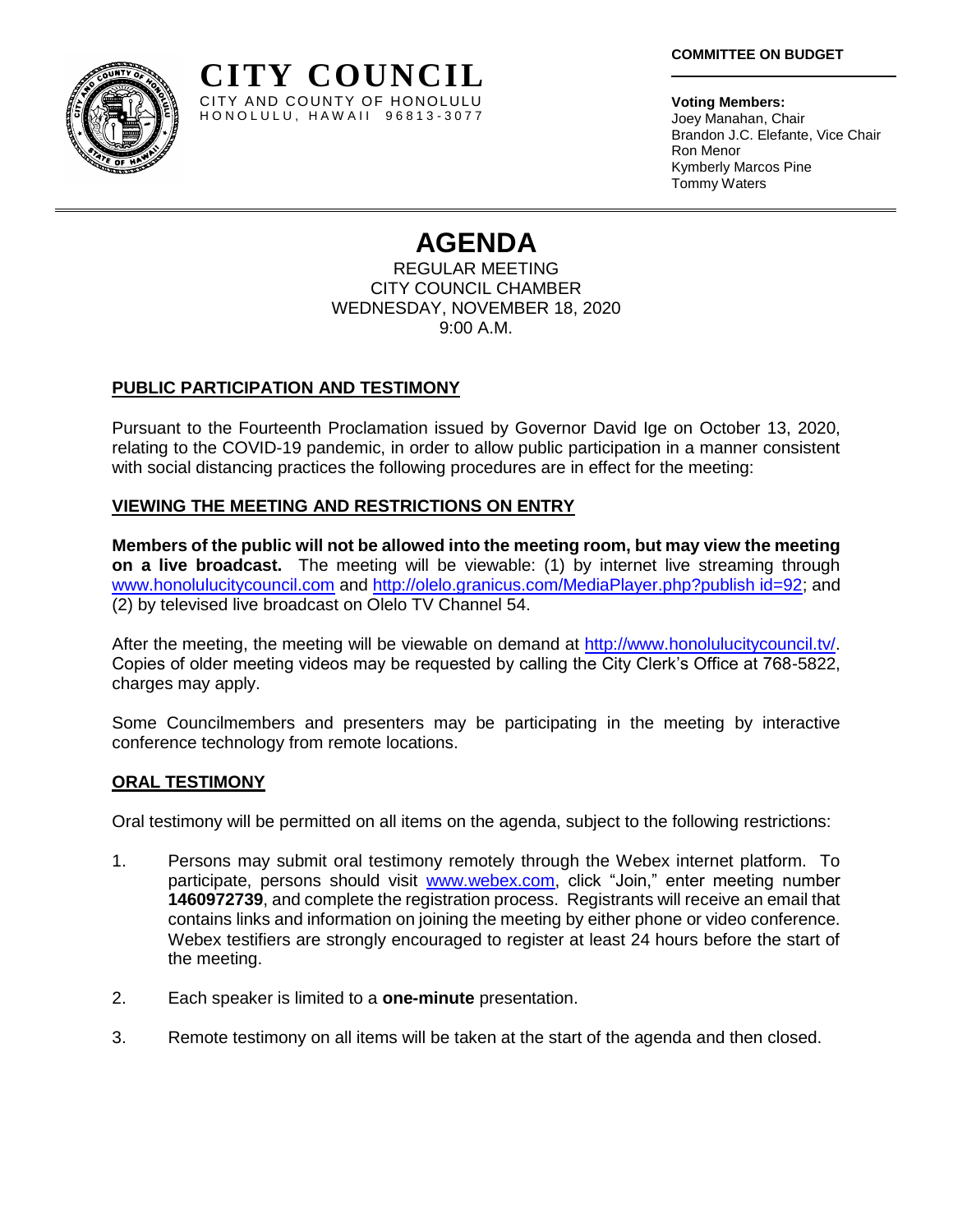#### **WRITTEN TESTIMONY**

Written testimony may be faxed to 768-3826 or transmitted via the internet at <http://www.honolulu.gov/ccl-testimony-form.html> for distribution at the meeting.

If submitted, written testimonies, including the testifier's address, e-mail address and phone number, will be available to the public on both the City's Council's pilot website: [www.honolulucitycouncil.com](http://www.honolulucitycouncil.com/) as well as the City's legacy DocuShare Website.

Should you have any questions, please call 768-3818 or send an email to [gmurayama@honolulu.gov.](mailto:gmurayama@honolulu.gov)

\* \* \* \* \* \*

#### **MATERIALS AVAILABLE FOR INSPECTION**

Meeting materials ("*board packet*" under HRS Section 92-7.5) are accessible at [www.honolulucitycouncil.com](http://www.honolulucitycouncil.com/) by clicking on the link for each item on the online agenda for the meeting.

Accommodations are available upon request to persons with disabilities. Please call 768-3818 or send an email to **gmurayama@honolulu.gov** at least three working days prior to the meeting.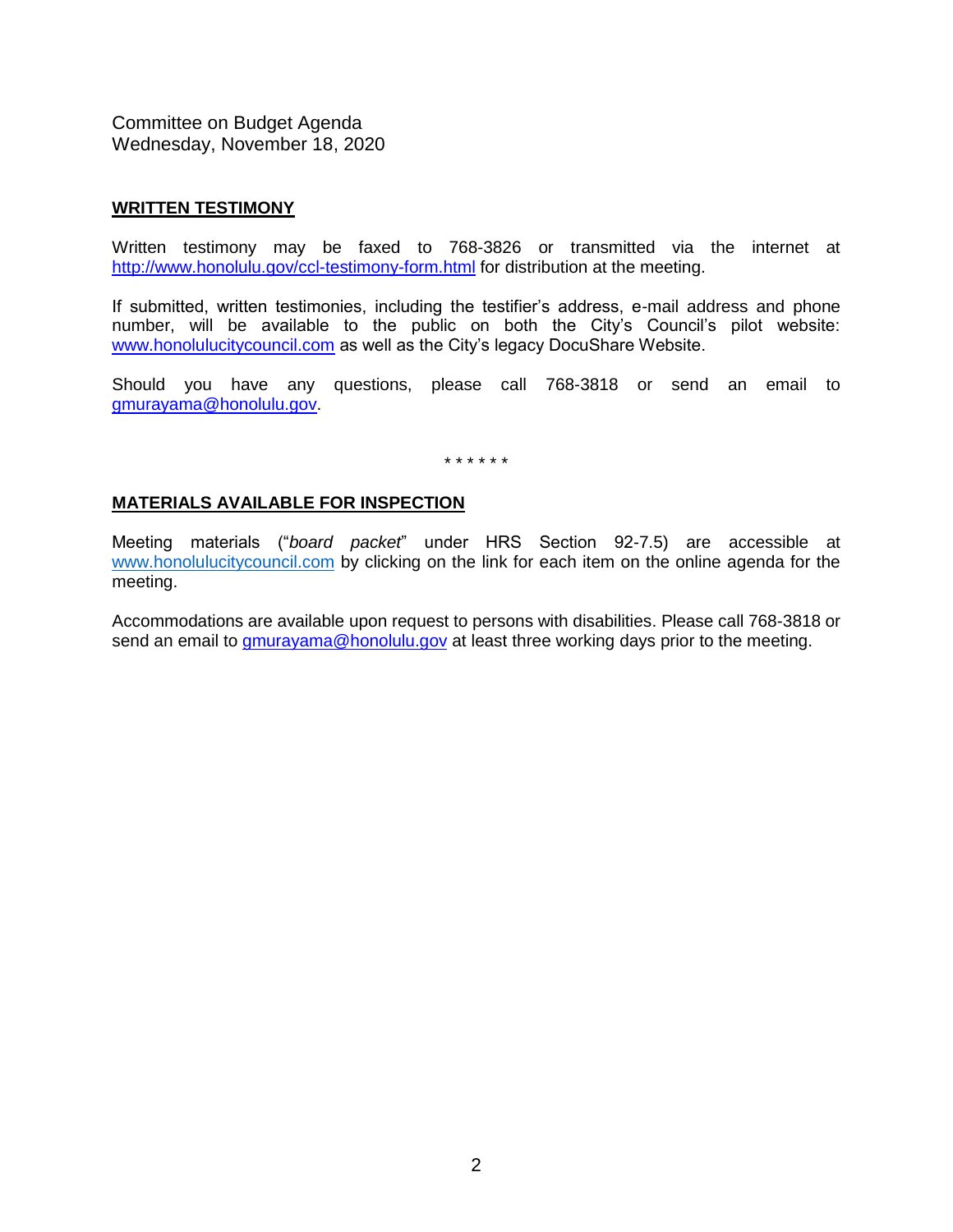# **FOR DISCUSSION**

## 1. **THE DEPARTMENT OF BUDGET AND FISCAL SERVICES' APPROPRIATE EXPENDITURE REVIEW OF THE HONOLULU FIRE DEPARTMENT'S CHARLES H. THURSTON TRAINING CENTER.**

Related communications:

- [CC-339](https://hnldoc.ehawaii.gov/hnldoc/document-download?id=8636) Councilmember Joey Manahan, requesting the initiation of the immediate inspection and investigation of unauthorized alterations and potential misuse of City funds related to the Honolulu Fire Department's Charles H. Thurston Training Center.
- [D-744](https://hnldoc.ehawaii.gov/hnldoc/document-download?id=8634) Department of Budget and Fiscal Services, submitting Appropriate Expenditure Review of the Honolulu Fire Department's Charles H. Thurston Training Center.
- [D-745](https://hnldoc.ehawaii.gov/hnldoc/document-download?id=8635) Honolulu Fire Department, submitting response to the Appropriate Expenditure Review.

## **FOR ACTION**

- 2. **[RESOLUTION 20-294](https://hnldoc.ehawaii.gov/hnldoc/document-download?id=8467) – TRANSFER OF FUNDS (DFM).** Authorizing the transfer of \$163,202 from Administration, Current Expenses to Administration, Salaries to cover the cost to fill permanent vacant and temporary contract positions under the Department of Facility Maintenance Administration. (Transmitted by Communication [D-716\)](https://hnldoc.ehawaii.gov/hnldoc/document-download?id=8455)
- 3. **[BILL 65 \(2020\), CD1](https://hnldoc.ehawaii.gov/hnldoc/document-download?id=8285) – OFFICE OF CLIMATE CHANGE, SUSTAINABILITY AND RESILIENCY.** Codifying the duties and responsibilities of the Resilience Office and ensuring that the City meets its climate change and sustainability goals and objectives, consistent with Section 6-107 of the Revised Charter of Honolulu, state law, and the Paris climate agreement, and equitably builds resilience within Oahu's communities. (Bill passed second reading and public hearing held 11/5/20)
- 4. **[BILL 31 \(2020\)](https://hnldoc.ehawaii.gov/hnldoc/document-download?id=5879) – REAL PROPERTY TAXATION.** Providing real property tax relief with respect to certain real property. (Bill passed first reading 5/20/20; Committee postponed action 9/16/20)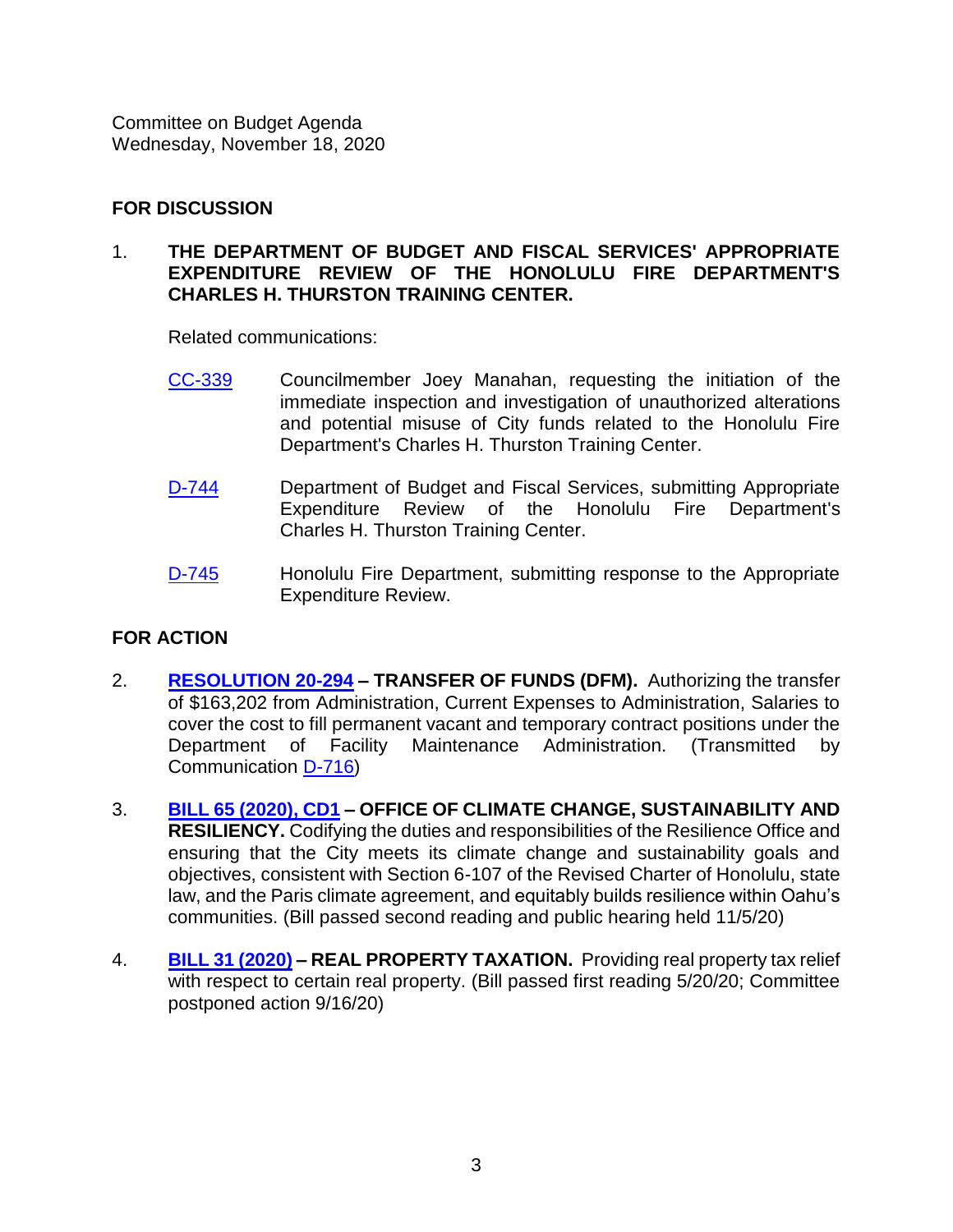> [PROPOSED CD1 TO BILL 31 \(2020\)](https://hnldoc.ehawaii.gov/hnldoc/document-download?id=8640) (Submitted by Councilmember Kobayashi) – The CD1 (OCS2020-1003/10/8/2020 1:26 PM) makes the following amendments:

- A. In SECTION 2 of the bill, changes the limit of the maximum permitted increase in valuation for industrial real property with limited city services (on a year-to-year basis) from three percent to five percent in proposed new ROH Section 8- 7.\_\_(b).
- B. In SECTION 3 of the bill, updates the amendatory language and the language of ROH Section 8-7.1(a) to reflect the amendments made to ROH Section 8-7.1(a) by Ordinance 19-32.
- C. In SECTION 5 of the bill, specifies that the bill takes effect upon its approval and applies to tax years beginning July 1, 2022, instead of July 1, 2021.
- D. Makes miscellaneous technical and nonsubstantive amendments.
- 5. **[BILL 76 \(2020\)](https://hnldoc.ehawaii.gov/hnldoc/document-download?id=7996) – REAL PROPERTY TAXATION.** Addressing the taxation of vacant residential properties. (Bill passed second reading and public hearing held 11/5/20)
- 6. **[RESOLUTION 20-311](https://hnldoc.ehawaii.gov/hnldoc/document-download?id=8651) – REAL PROPERTY TAX INSTALLMENT PAYMENTS.** Expressing support for the City Administration's proposal to allow the real property taxes due for Honolulu properties on February 20, 2021 to be paid in monthly installments, without penalties or interest. (Transmitted by Communication [D-750\)](https://hnldoc.ehawaii.gov/hnldoc/document-download?id=8650)
- 7. **[RESOLUTION 20-299](https://hnldoc.ehawaii.gov/hnldoc/document-download?id=8549) – WASTEWATER SYSTEM REVENUE BONDS (JUNIOR SERIES).** Authorizing the Acting Director of Budget and Fiscal Services to issue and sell not to exceed \$50,000,000 principal amount of wastewater system revenue bonds, Junior Series 2020 and related matters. (Transmitted by Communication [D-728\)](https://hnldoc.ehawaii.gov/hnldoc/document-download?id=8539)
- 8. **[RESOLUTION 20-300](https://hnldoc.ehawaii.gov/hnldoc/document-download?id=8550) – WASTEWATER SYSTEM REVENUE BONDS (SENIOR SERIES).** Authorizing the Acting Director of Budget and Fiscal Services to issue and sell not to exceed \$425,000,000 principal amount of wastewater system revenue bonds, Senior Series 2020 and related matters. (Transmitted by Communication [D-729\)](https://hnldoc.ehawaii.gov/hnldoc/document-download?id=8540)